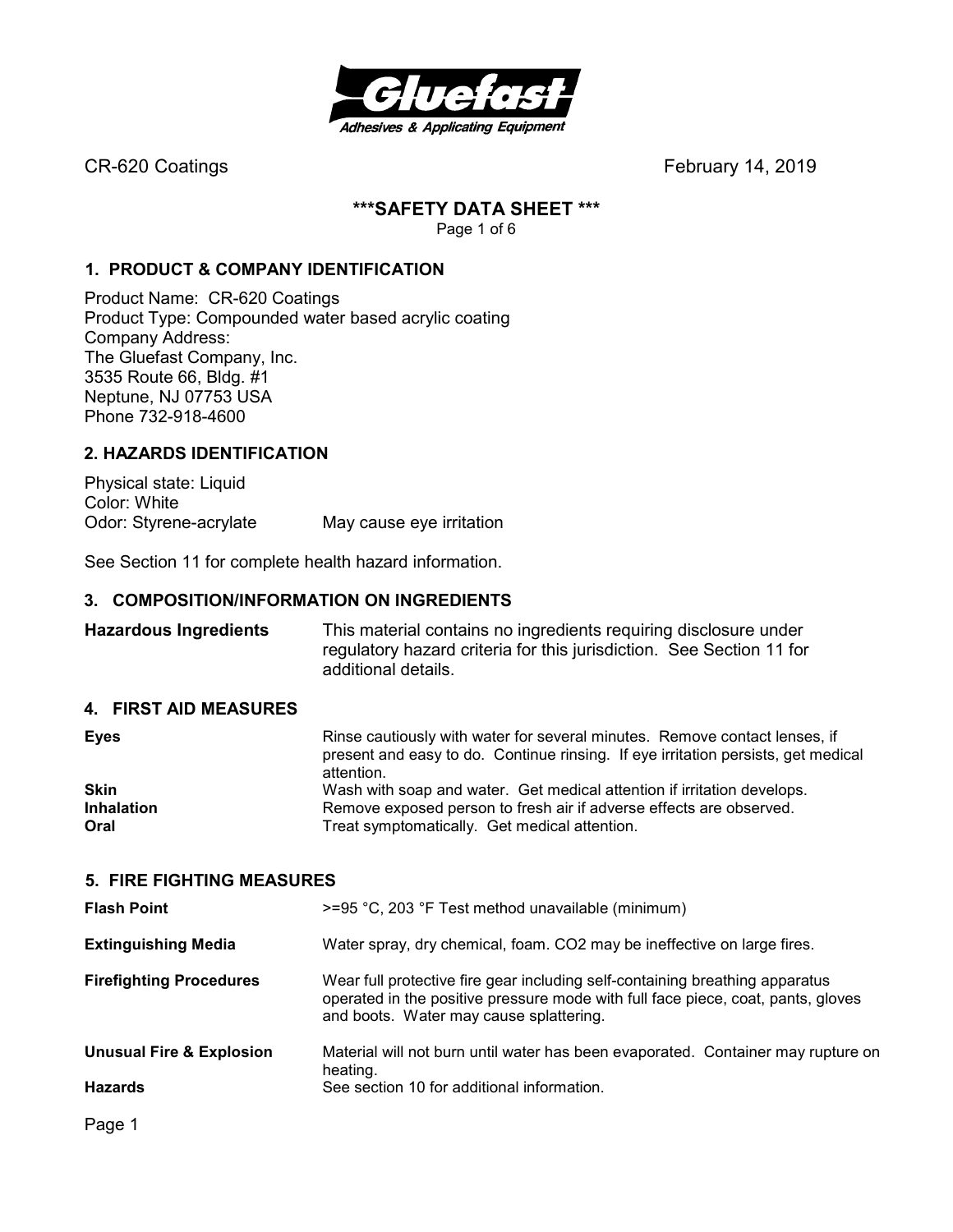

## **\*\*\*SAFETY DATA SHEET \*\*\***

Page 2 of 6

# **6. ACCIDENTAL RELEASE MEASURES**

**Spill Procedures Personal Protective Equipment must be worn, see Personal Protective Equipment must be worn, see Personal** Protection Section for PPE recommendations. Ventilate area if spilled in confined space or other poorly ventilated areas. Prevent entry into sewers and waterways. Spilled liquid and dried film are slippery. Use care to avoid falls. Pick up free liquid for recycle and/or disposal. Residual liquid can be absorbed on inert material. Wash spill area with soap and water

## **7. HANDLING AND STORAGE**

## **Pumping Temperature** Not determined.

**Maximum Handling Temperature** Ambient

**Handling Procedures** Keep containers closed when not in use. Avoid eye contact. Avoid repeated or prolonged skin contact. When handling, do not eat, drink, or smoke. Avoid drinking, tasting, swallowing or ingesting this product. Stir well before use. Avoid breathing dust, fume, gas, mist, vapors or spray. Minimize contact with air to reduce contamination with mold, fungus, or other organisms which could cause decomposition or spoilage. Wash thoroughly after handling. Empty container contains product residue which may exhibit hazards of product. Dispose of packaging or containers in accordance with local, regional, national and international regulations.

**Maximum Storage Temperature** 5 – 30 °C, 41 – 86 °F

**Storage Procedures Keep from freezing. Keep container closed when not in use. Do** not store in open, unlabeled or mislabeled containers. See

Section 10 for incompatible materials.

**Maximum Loading Temperatures** Not determined.

## **8. EXPOSURE CONTROLS/PERSONAL PROTECTION**

| <b>Exposure Limits</b><br><b>Other Exposure Limits</b><br><b>Engineering Controls</b> | None established<br>None known.<br>Use material in well ventilated area only. Additional ventilation or<br>exhaust may be required to maintain air concentrations below<br>recommended exposure limits.                                                                                                      |
|---------------------------------------------------------------------------------------|--------------------------------------------------------------------------------------------------------------------------------------------------------------------------------------------------------------------------------------------------------------------------------------------------------------|
| <b>Gloves Procedures</b>                                                              | Use good industrial hygiene practices to avoid skin contact. If<br>contact with the material may occur wear chemically protective<br>gloves.                                                                                                                                                                 |
| <b>Eye Protection</b>                                                                 | Safety Glasses.                                                                                                                                                                                                                                                                                              |
| <b>Respiratory Protection</b>                                                         | Use NIOSHA/MSHA approved respirator with a combination<br>organic vapor and high efficiency filter cartridge if recommended<br>exposure limit is exceeded. Use self-contained breathing<br>apparatus for entry into confined space, for other poorly ventilated<br>areas and for large spill clean-up sites. |
| <b>Clothing Recommendation</b><br>Page 2                                              | No special clothing requirement.                                                                                                                                                                                                                                                                             |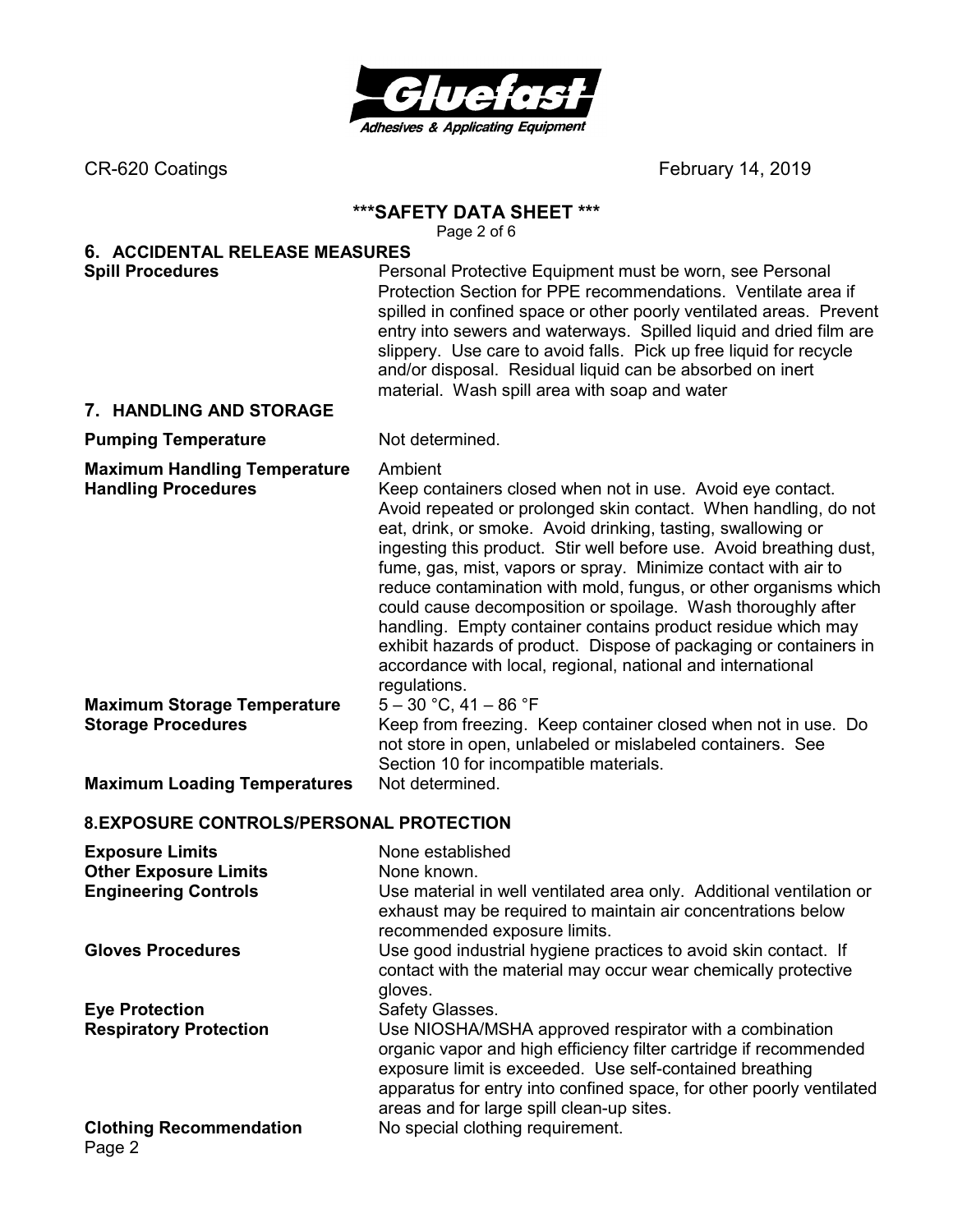

## **\*\*\*SAFETY DATA SHEET \*\*\***  Page 3 of 6

## **9. PHYSICAL AND CHEMICAL PROPERTIES**

| Flash point:                    | >=95 °C, 203 °F Test method unavailable (minimum) |
|---------------------------------|---------------------------------------------------|
| <b>Upper Flammable limit:</b>   | Not determined                                    |
| <b>Lower Flammable limit:</b>   | Not determined                                    |
| <b>Autoignition Point:</b>      | Not determined                                    |
| <b>Explosion Data:</b>          | Material does not have explosive properties.      |
| Vapor pressure:                 | ~ 18 mm Hg (20 $^{\circ}$ C)                      |
| PH:                             | $7.9 - 8.7$                                       |
| <b>Specific gravity:</b>        | 1.03 (20 $^{\circ}$ C)                            |
| <b>Bulk Density:</b>            | $\sim$ 8.57 Lb/gal, $\sim$ 1.03 Kg/L              |
| <b>Water Solubility:</b>        | Dispersible.                                      |
| <b>Percent Solid:</b>           | $\sim$ 50% by Weight                              |
| <b>Percent Volatile:</b>        | $49-51\%$ by Weight                               |
| <b>VOC content:</b>             | $< 0.15\%$ (Estimated)                            |
| Vapor density:                  | $< 1$ Air = 1                                     |
| <b>Evaporation rate:</b>        | < 1 Butyl acetate=1                               |
| Odor:                           | Styrene-acrylate                                  |
| Appearance:                     | White liquid.                                     |
| <b>Viscosity:</b>               | $\leq$ 5000 Centipoise (25 °C)                    |
| <b>Odor threshold:</b>          | Not determined.                                   |
| <b>Boiling point:</b>           | $\sim$ 100 °C $\sim$ 212 °F (Typical)             |
| <b>Pour Point Temperature:</b>  | Not determined.                                   |
| <b>Melting / Freezing Point</b> | $\sim$ 0 °C, $\sim$ 32 °F                         |

**The above data are typical values and do not constitute a specification. Vapor pressure data are not calculated unless otherwise noted.** 

| <b>10. STABILITY AND REACTIVITY</b> |                                                                                                                                                                                                                                                                                                                                                                         |  |  |
|-------------------------------------|-------------------------------------------------------------------------------------------------------------------------------------------------------------------------------------------------------------------------------------------------------------------------------------------------------------------------------------------------------------------------|--|--|
| <b>Stability</b>                    | Material is normally stable at moderately elevated                                                                                                                                                                                                                                                                                                                      |  |  |
|                                     | temperatures and pressures.                                                                                                                                                                                                                                                                                                                                             |  |  |
| <b>Decomposition Temperature</b>    | Not determined                                                                                                                                                                                                                                                                                                                                                          |  |  |
| Incompatibility                     | Acids. Bases. Strong oxidizing agents.                                                                                                                                                                                                                                                                                                                                  |  |  |
| Polymerization                      | Will not occur                                                                                                                                                                                                                                                                                                                                                          |  |  |
| <b>Thermal Decomposition</b>        | Smoke, carbon monoxide, carbon dioxide, aldehydes<br>and other products of incomplete combustion. Under<br>combustion conditions, oxides of the following elements<br>will be formed: nitrogen, sulfur. Irritating and toxic<br>substances may be emitted upon combustion, burning,<br>or decomposition of dry solids. Nitrogen oxides.<br>Monomers. Acrylate monomers. |  |  |
| <b>Conditions to Avoid</b>          | Do not freeze.                                                                                                                                                                                                                                                                                                                                                          |  |  |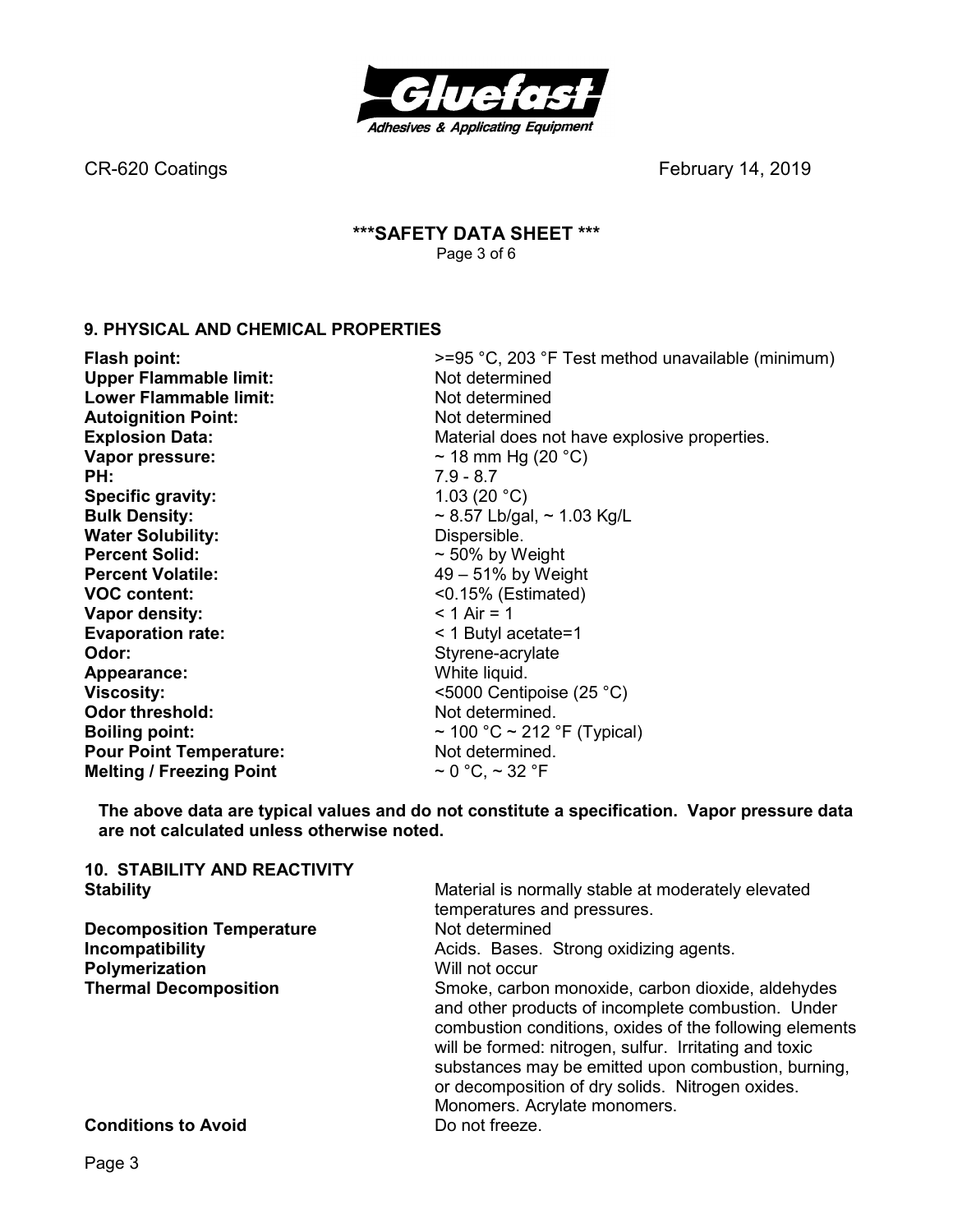

## **\*\*\*SAFETY DATA SHEET \*\*\***

Page 4 of 6

## **11. TOXICOLOGICAL INFORMATION**

## **- ACUTE EXPOSURE -**

| <b>Eye Irritation</b>           | May cause eye irritation. Does not meet Canadian D2B or EU<br>R36 criteria. Based on data from components or similar<br>materials. Vapors formed from heating may cause eye irritation.                        |
|---------------------------------|----------------------------------------------------------------------------------------------------------------------------------------------------------------------------------------------------------------|
| <b>Skin Irritation</b>          | Not expected to be a primary skin irritant. Based on data from<br>similar materials. Repeated or prolonged skin contact may<br>cause irritation.                                                               |
| <b>Respiratory Irritation</b>   | If material is misted or if vapors are generated from heating,<br>exposure may cause irritation of mucous membranes and the<br>upper respiratory tract. Based on data from components or<br>similar materials. |
| <b>Dermal Toxicity</b>          | The LD50 in rabbits is >2000 mg/Kg. Based on data from<br>components or similar materials.                                                                                                                     |
| <b>Inhalation Toxicity</b>      | Overexposure to vapors or mist may cause dizziness,<br>headache, nausea, and/or flu-like symptoms. Avoid inhalation<br>of mists or vapors.                                                                     |
| <b>Oral Toxicity</b>            | The LD50 in rats is > 10,000 mg/Kg. Based on data from<br>components or similar materials. Ingestion of this material may<br>cause gastrointestinal irritation.                                                |
| <b>Dermal Sensitization</b>     | No data available to indicate product or components may be a<br>skin sensitizer.                                                                                                                               |
| <b>Inhalation Sensitization</b> | No data available to indicate product or components may be<br>respiratory sensitizers.                                                                                                                         |
|                                 | - CRONIC EXPOSURE -                                                                                                                                                                                            |
| <b>Chronic Toxicity</b>         | No data available to indicate product or components present at<br>greater than 1% are chronic health hazards.                                                                                                  |
| Carcinogenicity                 | No data available to indicate any components present at greater<br>than 0.1% may present a carcinogenic hazard.                                                                                                |
| <b>Mutagenicity</b>             | No data available to indicate product or any components present<br>at greater than 0.1% are mutagenic or genotoxic.                                                                                            |
| <b>Reproductive Toxicity</b>    | No data available to indicate either product or components<br>present at greater than 0.1% that may cause reproductive<br>toxicity.                                                                            |
| <b>Teratogenicity</b>           | No data available to indicate product or any components<br>contained at greater than 0.1% may cause birth defects.<br>- ADDITIONAL INFORMATION -                                                               |
| <b>Other</b>                    | Pre-existing skin conditions may be aggravated by prolonged or<br>repeated exposure. Persons with sensitive airways (e.g.<br>asthmatics) may react to vapors.                                                  |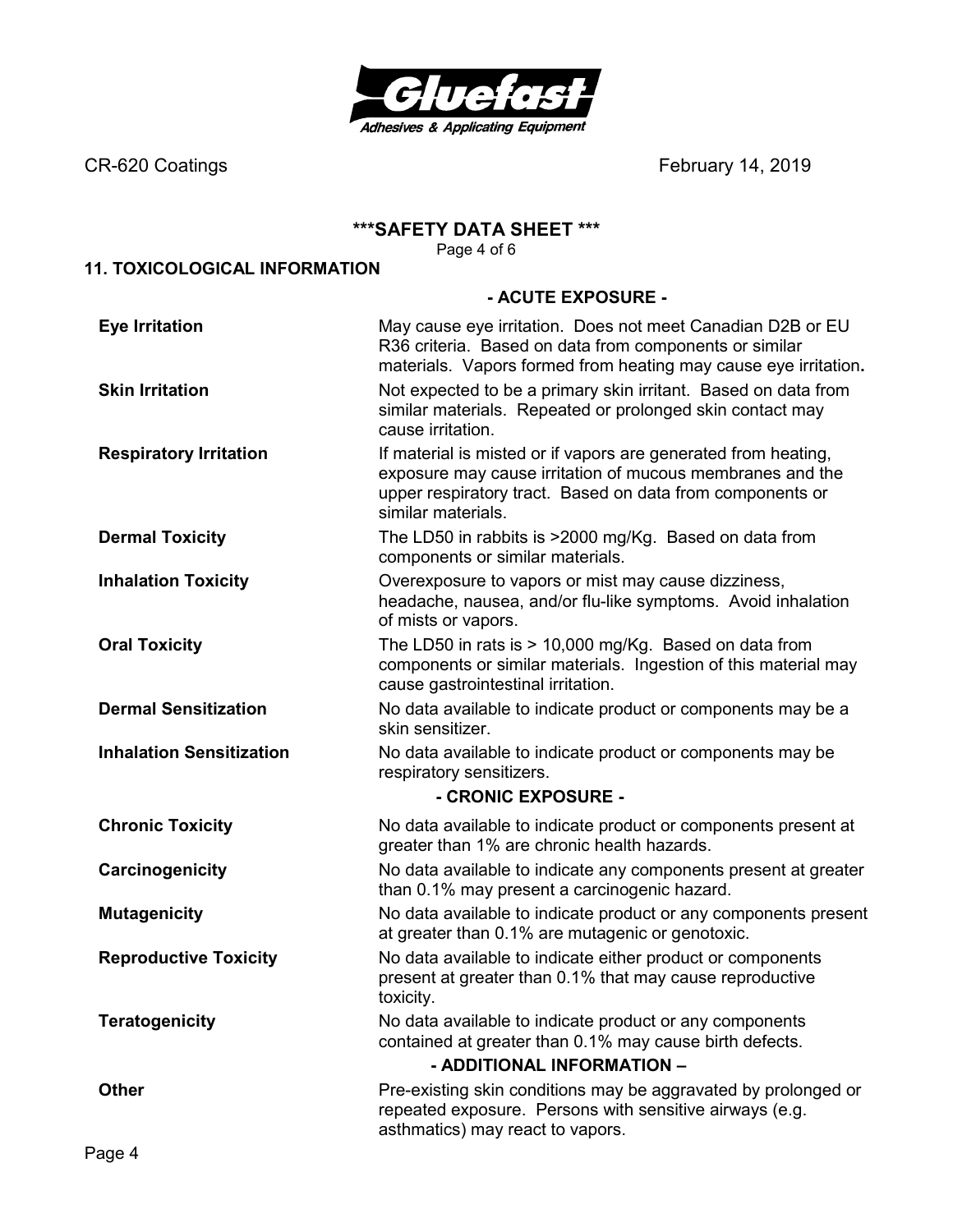

## **\*\*\*SAFETY DATA SHEET \*\*\***

Page 5 of 6

## **12. ECOLOGICAL INFORMATION**

**Freshwater Fish Toxicity Not determined Freshwater Invertebrates Toxicity Mot determined Algal Inhibition Not determined Saltwater Fish Toxicity Not determined Saltwater Invertebrates Toxicity Mot determined Bacteria Toxicity Not determined Miscellaneous Toxicity** Not determined

**Soil Mobility Not determined 13. Disposal Considerations** 

## **14. Transport Information**

**ICAO/IATA I** Not regulated **ICAO/IATA II** Not regulated **IMDG** Not regulated **IMDG EMS Fire** Not applicable **IMDG EMS Spill Service Spill Service Spill Service Spill Service Spill Service Spill Service Spill Service Spill Service Spill Service Spill Service Spill Service Spill Service Spill Service Spill Service Spill Service Sp IMDG MFAG** Not applicable **MARPOL Annex II** Not determined **USCG Compatibility Not determined U.S. DOT Bulk** Not regulated **DOT NAERG** Not applicable **U.S. DOT (Intermediate)** Not regulated **U.S. DOT Intermediate NAERG** Not applicable

## **- ENVIRONMENTAL FATE –**

 **- ENVIRONMENTAL TOXICITY –** 

**Biodegradation Biodegradation Adequate data is not available to estimate the** biodegradation potential of this material**. Bioaccumulation** Less than 1.0% of the components potentially bioconcentrate, based on octanol/water coefficients.

**Waste Disposal** This material, if discarded, is not a hazardous waste under RCRA Regulation 40 CFR 261. Treatment, storage, transportation, and disposal must be in accordance with applicable Federal, State/Provincial, and Local regulations.